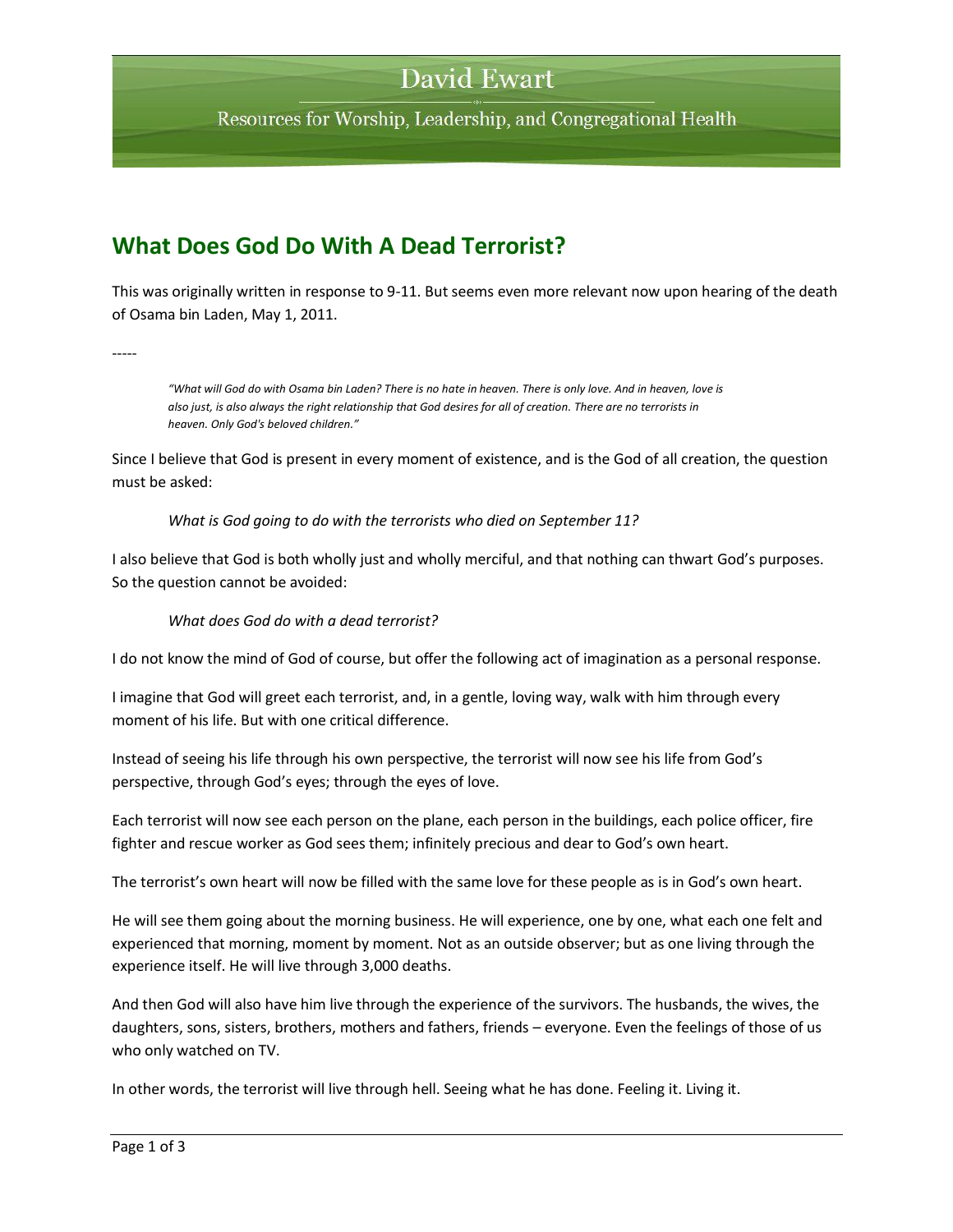# **David Ewart**

Resources for Worship, Leadership, and Congregational Health

Stripped of all justifications, hatred, ideology, and indoctrination, he will be totally responsible and totally vulnerable for all he has done. He will see it, live it, know it, regret it, and be able to do nothing about it.

Surely, the terrorist would want to fling himself into the eternal torment of hell itself than continue in relation with God; rather than continue to see things through the eyes of God, through the eyes of love. Better to live in isolation, darkness and brokenness. He will beg for the pain to stop.

But there is more.

For while the terrorist has been living through the pain and horror he has caused, those who were killed have been experiencing an amazing healing, forgiveness and restoration. In a way that God alone can do, God has healed their memories and hearts of all pain, all suffering, all terror, all wrong-doing. He has wiped away every tear from their eye. He has brought them to himself. And they too now see the world as God sees it, through the eyes of love.

They see through the eyes of love the lives of the terrorists: their birth, childhood, adulthood; their humanity and hopes. How did some mother's baby grow to become a terrorist?

They see as God sees the connections between their lives and the lives of those who killed them.

Through the eyes of love.

And so, just when the terrorist has lived through the hell of experiencing all the pain and horror he has caused; just when he thinks his soul can endure no more and live; just when he thinks he would rather curse God and die eternally; just at this point, God brings him to meet, one by one, the souls of all those who died. But not souls as they were on the morning of September 11. He meets them now as souls healed, forgiven and transformed by the power of God's love.

What does the terrorist see in the faces of those souls? What does he expect them to say to him? To do to him?

This is when the last shred of his old self is torn away. For his old self knows about hate. His old self knows about revenge. An eye for an eye, a tooth for a tooth. These are things his old self understands.

Face to face with the souls of those whom he has killed, the terrorist would understand revenge – would even welcome it, for that at least is familiar. That would confirm his old beliefs. Leave a shred of selfjustification intact.

But God, and the souls of the blessed, have no mercy for self-justification, lies and evil. There is no place in heaven for hate.